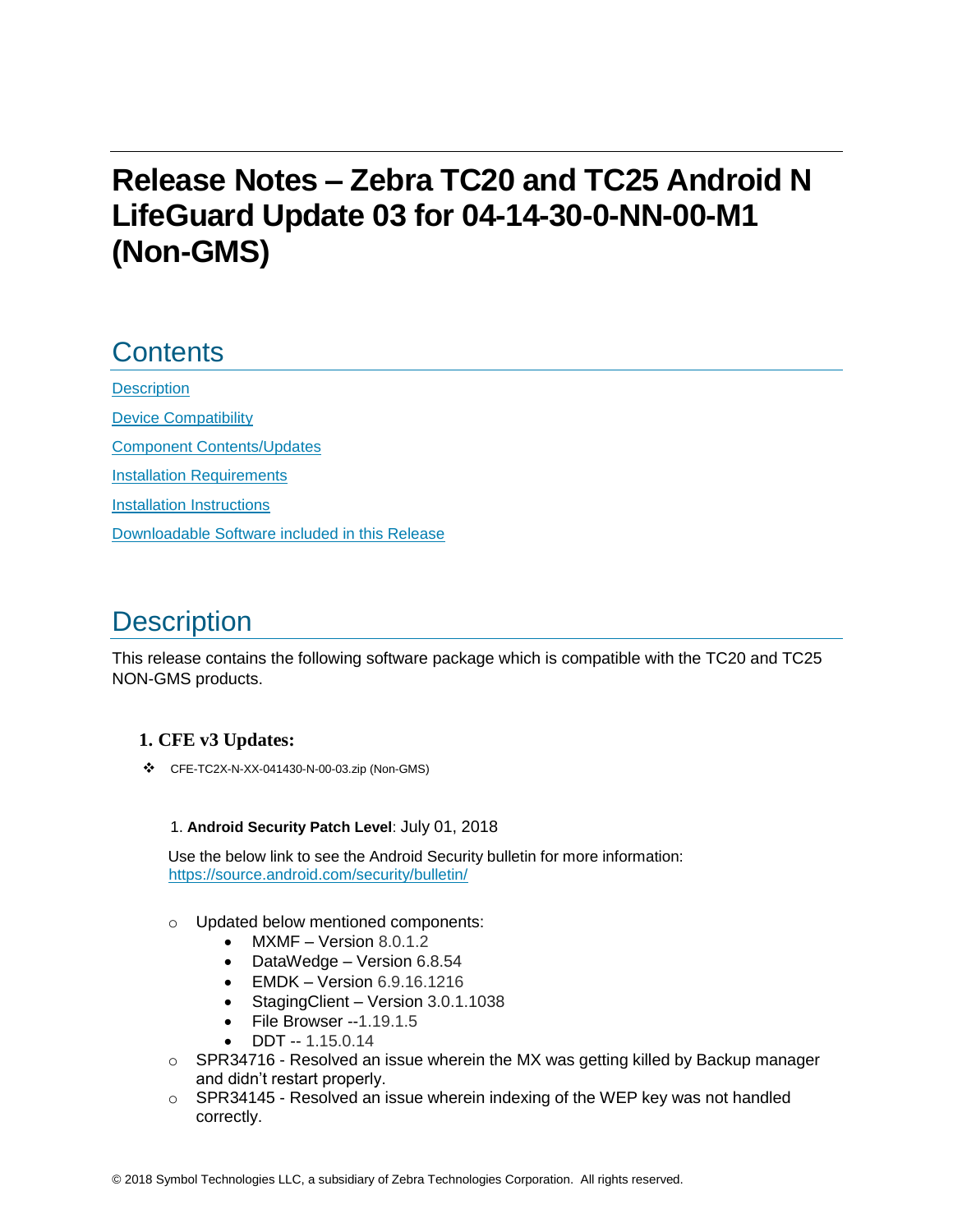$\circ$  SPR34429 - Resolved an issue wherein failed to emit scan beam if the application was launched during device suspend.

#### **2. CFE v2 Updates:**

❖ CFE-TC2X-N-XX-041430-N-00-02.zip (Non-GMS)

#### 1. **Android Security Patch Level**: June 01, 2018

Use the below link to see the Android Security bulletin for more information: <https://source.android.com/security/bulletin/>

- o Updated below mentioned components:
	- MXMF Version 8.0.0.10
	- DataWedge Version 6.8.50
	- EMDK Version 6.9.16.1216
	- StagingClient Version 3.0.1.1037
	- File Browser --1.19.1.5
	- DDT -- 1.15.0.14
- $\circ$  SPR33207 Resolved an issue wherein the Device Diagnostic tool had an issue with reading the Battery Cycles in the application for PP+ batteries
- $\circ$  SPR33671 Resolved an issue wherein user was unable to create WIFI profile with username as backslash followed by number
- $\circ$  SPR34267 Resolved an issue wherein the device was failed to enable USB debugging when a barcode was scanned.
- $\circ$  SPR33862 Resolved an issue wherein the Screen Time off settings using Display manager CSP was not working.
- $\circ$  SPR34145 Resolved an issue wherein indexing of the WEP key was not handled correctly.
- $\circ$  SPR33973 Resolved an issue wherein erroneously loading default profile by providing feature to ignore disabled profiles in DataWedge
- o SPR33848 Added support to included category field in intent profile in StageNow.
- $\circ$  SPR34189 Resolved an issue wherein low ram and oom limit adiustments to provide more free memory.
- $\circ$  SPR33639 Resolved an issue wherein the customer app install and launch during device sleep state and device stop emitting scan beam after awake from suspend.
- o SPR33876 Resolved an issue wherein Display Timeout was unable set via StageNow
- o SPR33607 Resolved an issue where few fresh devices were unable to stage after unbox the device.
- $\circ$  SPR33538 Resolved an issue wherein the Scanner beam stuck off and No LED beam while pressing scanner button.
- $\circ$  SPR33977 Resolved an issue wherein Time Zone setting through StageNow profile was not working.
- $\circ$  SPR33981 Resolved an issue Czech Republic Regulatory Country could not be set using Wifi config profile.
- $\circ$  SPR33799 Resolved an issue wherein DataWedge was sending char 10 instead of char 13.
- $\circ$  SPR34858 Resolved as issue wherein incorrect retry count was being shown when incorrect SIM PIN was entered on certain SIM cards.
- $\circ$  SPR31491- Resolved an issue wherein device not able to stage devices from manufacturing with StageNow.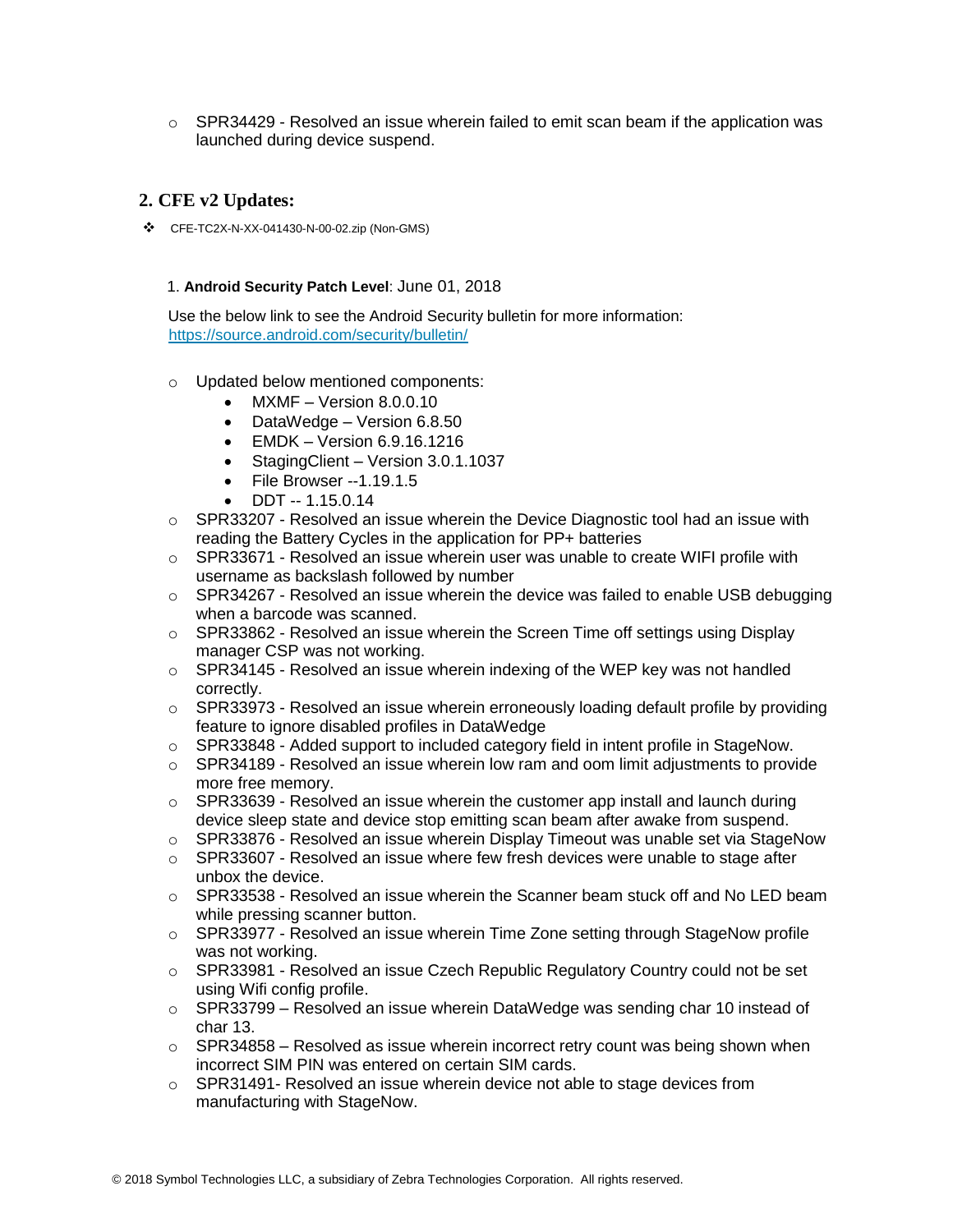# <span id="page-2-0"></span>Device Compatibility

This software release has been approved for Android TC20 Nougat Non-GMS models mentioned below. Please note that GMS OS images are not compatible with China based SKUs

| <b>Device</b>   | <b>Operating System</b>                               |
|-----------------|-------------------------------------------------------|
| TC200J-20C112CN | Android N (Non-GMS Only) China Only                   |
| TC200J-20A111CN | Android N (Non-GMS Only) Plus SKU - China<br>Only     |
| TC200J-2KC111CN | Android N (Non-GMS Only) Keyboard SKU -<br>China Only |
| TC200J-20C213CN | Android N (Non-GMS Only) Premium SKU -<br>China Only  |

This software is also approved for Android TC25 Nougat Non-GMS models mentioned below

| <b>Device</b>   | <b>Operating System</b>             |
|-----------------|-------------------------------------|
| TC25CJ-20B101CN | Android N (Non-GMS Only) China Only |
| TC25CJ-20C102CN | Android N (Non-GMS Only) China Only |

# <span id="page-2-1"></span>Component Contents/Updates

| <b>Component / Description</b> | <b>Version</b>              |
|--------------------------------|-----------------------------|
| <b>Product Build Number</b>    | 04-14-30-0-NN-00-M1-U03-STD |
| Device Patch Version           | 3                           |
| Android Version                | 7.1.2                       |
| Wi-Fi                          | FUSIONLITE QA 1 0.0.0.017 N |

# <span id="page-2-2"></span>Installation Requirements

#### HW Requirements

- Windows PC running Windows 7/10 32/64 bits
- USB Type C Cable
- Micro SD Card with at least 2GB capacity (optional)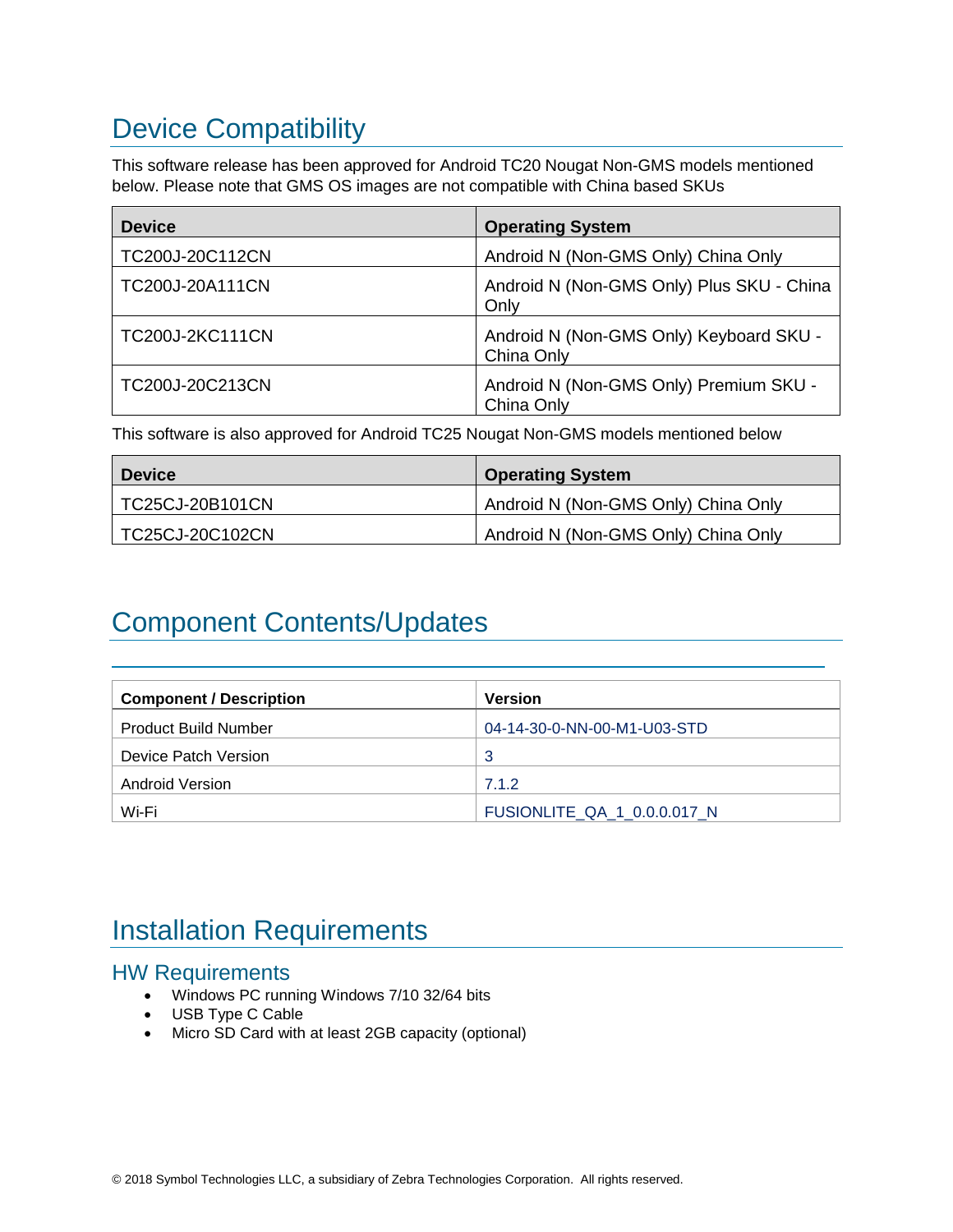### SW Requirements

Please make sure following components are installed on your computer before commencing OS installation.

- Zebra Android USB Driver V2.2 or higher
- Android Debug Bridge version 1.0.39 or higher
- TC20/TC25 Non-GMS Android OS Release Images

### Image Compatibility

To use this Update, the terminal must have the BSP 04-14-30-0-NN-00-M1 installed as the baseline OS.

## <span id="page-3-0"></span>Installation Instructions

#### Using the "adb sideload" method

**Assumptions** 

- 1. ADB installed on PC
- 2. TC20/TC25 has Developer options enabled
- 3. USB debugging ON

#### Procedure

- 1. Plug the TC20/TC25 into the USB & Charging Cable and then the Cable to the PC. If you have a Cradle with USB connectivity, connect it now.
- 2. You may need to pull down notification bar, and tap on the notification which says, "USB charging this device", and change it to "Transfer files".
- 3. Open Command Prompt on PC, run "adb devices" and check to see if you can see the device's serial number… If yes, proceed… if not you will need to get the PC set up with the proper drivers or install an External SD Card.
- 4. You may also get a pop up on your PC (Win 7) that you will be connected as a Portable Media Player… this can be ignored.
- 5. Entering Recovery Mode
	- a. Choice 1: In Command Prompt, type "adb reboot recovery" and click enter.
	- b. Choice 2:
		- i. Reboot and hold PTT key
		- ii. When Zebra Technologies logo appears on the screen Release the PTT Key
- 6. Your TC20/TC25 will reboot and take you to Android Recovery screen.
- 7. To select Sideload Method
	- a. Use the Volume + and to highlight, "Apply update from ADB" and press the Power Key to select it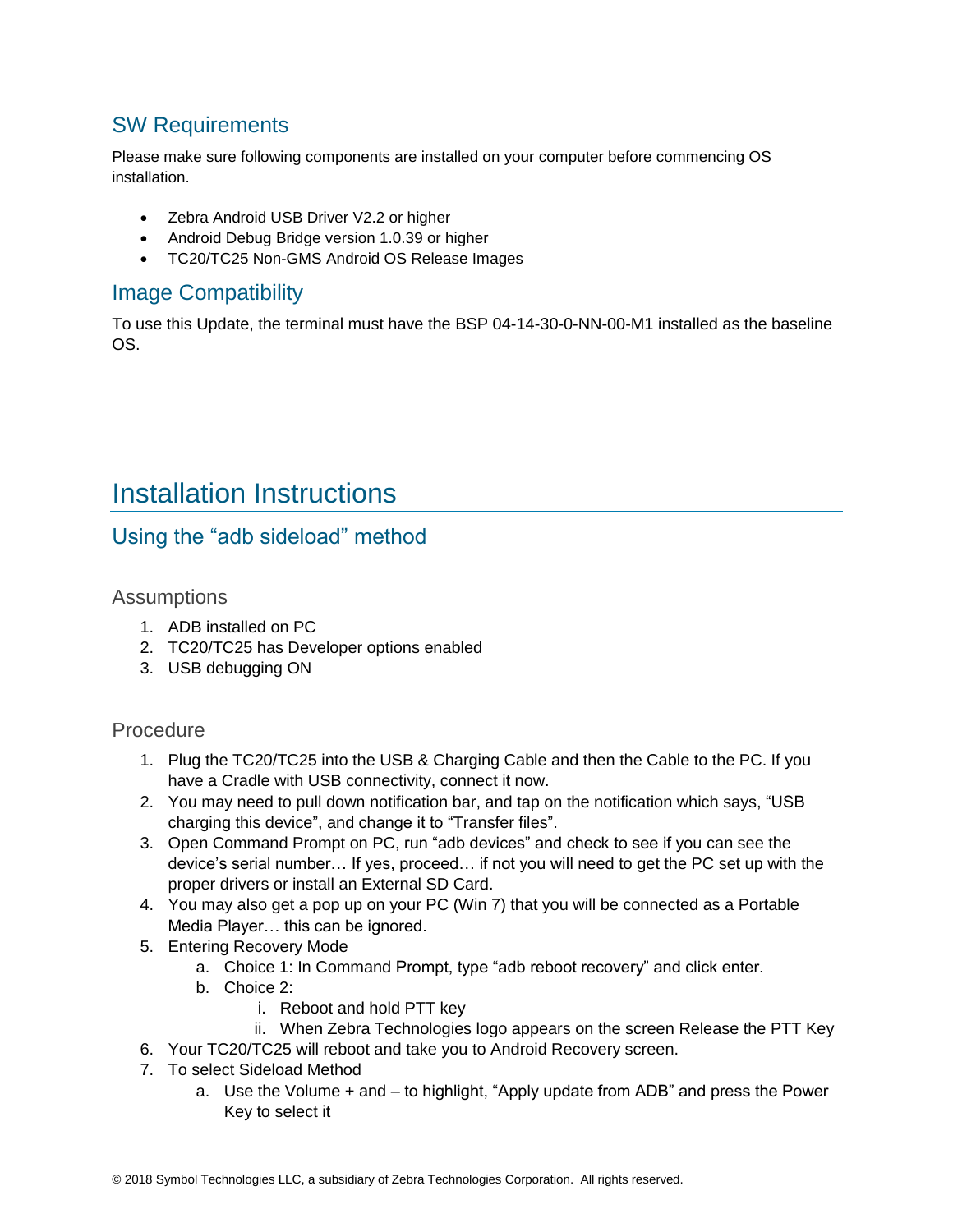- 8. With your Command Prompt, open, type "adb sideload" and add a space and then drag and drop the zip file which you want to apply to the device and press enter.
	- a. When the file download starts, the command window will show progress with a percentage completed.
	- b. Device display will show a series of messages indicating it is downloading, verifying and installing the image on to the device.
- 9. After successful update, the device will auto reboot and you see Zebra on top and POWERED BY android at the bottom and after about 10 second will transition to the TC20/TC25 Touch Computer splash screen with 5 dancing white dots at bottom… it will stay at this screen up to 4 minutes and then present the "Lock Screen".
- 10. To make sure the OS Update took place, once the initial setup is complete;
	- a. Go to "Settings" and scroll down to "About phone" and look at the "Build number". It should state "04-14-30-0-NN-00-M1-U03-STD" and the Patch Version should indicate as "3".
- 11. Now you are all set to use your TC20/TC25.

### Using External SD Card

- 1. Plug the TC20/TC25 into the USB & Charging Cable and then the Cable to the PC. If you have a Cradle with USB connectivity, connect it now.
- 2. You may need to pull down notification bar, and tap on the notification which says, "USB charging this device", and then change it to "Transfer files".
- 3. You may also get a pop up on your PC (Win 7) that you will be connected as a Portable Media Player… this can be ignored.
- 4. Copy the required files to the SD Card. This can be done in two ways
	- a. Copy the files to the Micro SD card with the help of a SD Adapter which gets inserted to the SD slot of your PC/Laptop/SD Writer.
	- b. Directly transfer files to the Micro SD card which is inserted in to the back of the device. Please refer to the user guide on how to open the back door and inserting the SD card to the device.
- 5. Entering Recovery Mode
	- a. Choice 1: In Command Prompt, type "adb reboot recovery" and click enter.
	- b. Choice 2:
		- i. Reboot and hold PTT key
		- ii. When Zebra Technologies logo appears on the screen Release the PTT Key
- 6. Your TC20/TC25 will reboot and take you to Android Recovery screen.
- 7. Applying update via External SD card
	- a. Use the Volume + and to highlight select option to "Apply update from SD card" and press the Power Key to select it
	- b. Use the Volume + and to highlight package to be installed (downloaded Zip file) and press the Power Key to select it.
- 8. After successful update, the device will auto reboot and you see Zebra on top and POWERED BY android at the bottom and after about 10 second will transition to the TC20/TC25 Touch Computer splash screen with 5 dancing white dots at bottom… it will stay at this screen up to 4 minutes and then present the "Lock Screen".
- 9. To make sure the OS Update took place, once the initial setup is complete;
	- a. Go to "Settings" and scroll down to "About phone" and look at the "Build number". It should state "04-14-30-0-NN-00-M1-U03-STD" and the Patch Version should indicate as "3".
- 10. Now you are all set to use your TC20/TC25.